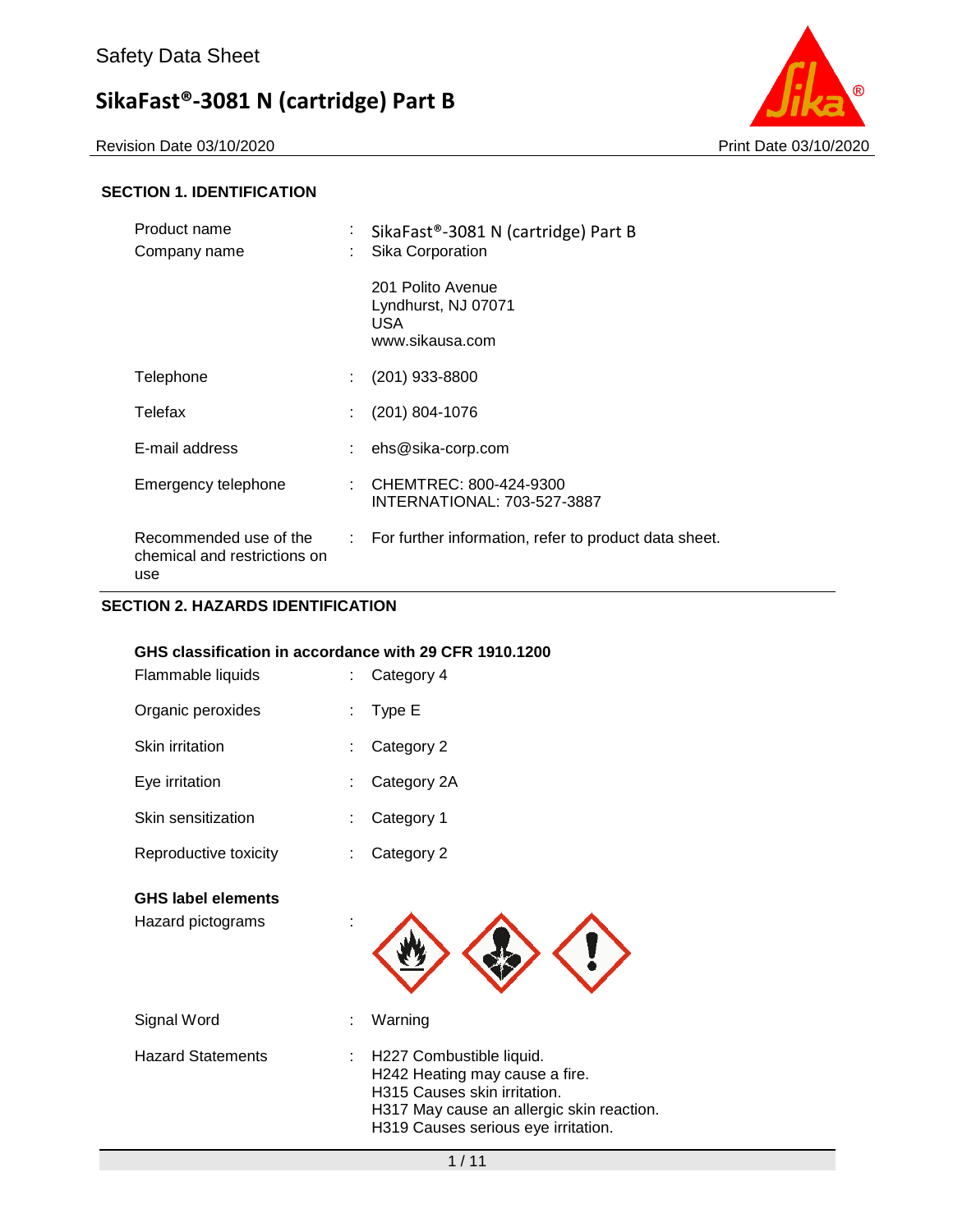Revision Date 03/10/2020 **Print Date 03/10/2020** 



|                                      | H361 Suspected of damaging fertility or the unborn child.                                                                                                                                                                                                                                                                                                                                                                                                                                                                                                                                                                                                                     |
|--------------------------------------|-------------------------------------------------------------------------------------------------------------------------------------------------------------------------------------------------------------------------------------------------------------------------------------------------------------------------------------------------------------------------------------------------------------------------------------------------------------------------------------------------------------------------------------------------------------------------------------------------------------------------------------------------------------------------------|
| <b>Precautionary Statements</b><br>÷ | <b>Prevention:</b><br>P201 Obtain special instructions before use.<br>P202 Do not handle until all safety precautions have been read<br>and understood.<br>P210 Keep away from heat/ sparks/ open flames/ hot surfaces.<br>No smoking.<br>P234 Keep only in original container.<br>P240 Ground/bond container and receiving equipment.<br>P261 Avoid breathing dust/ fume/ gas/ mist/ vapors/ spray.<br>P264 Wash skin thoroughly after handling.<br>P272 Contaminated work clothing must not be allowed out of<br>the workplace.<br>P280 Wear protective gloves/ protective clothing/ eye protection/<br>face protection.                                                    |
|                                      | <b>Response:</b><br>P302 + P352 IF ON SKIN: Wash with plenty of soap and water.<br>P305 + P351 + P338 IF IN EYES: Rinse cautiously with water<br>for several minutes. Remove contact lenses, if present and easy<br>to do. Continue rinsing.<br>P308 + P313 IF exposed or concerned: Get medical advice/<br>attention.<br>P333 + P313 If skin irritation or rash occurs: Get medical advice/<br>attention.<br>P337 + P313 If eye irritation persists: Get medical advice/ atten-<br>tion.<br>P362 + P364 Take off contaminated clothing and wash it before<br>reuse.<br>P370 + P378 In case of fire: Use dry sand, dry chemical or alco-<br>hol-resistant foam to extinguish. |
|                                      | Storage:<br>P403 Store in a well-ventilated place.<br>P405 Store locked up.<br>P410 Protect from sunlight.<br>P411 Store at temperatures not exceeding 22 °C/72 °F.<br>P420 Store away from other materials.<br>Disposal:                                                                                                                                                                                                                                                                                                                                                                                                                                                     |
|                                      | P501 Dispose of contents/ container to an approved waste dis-<br>posal plant.                                                                                                                                                                                                                                                                                                                                                                                                                                                                                                                                                                                                 |

### **Additional Labeling**

There are no ingredients with unknown acute toxicity used in a mixture at a concentration >= 1%.

### **Other hazards**

None known.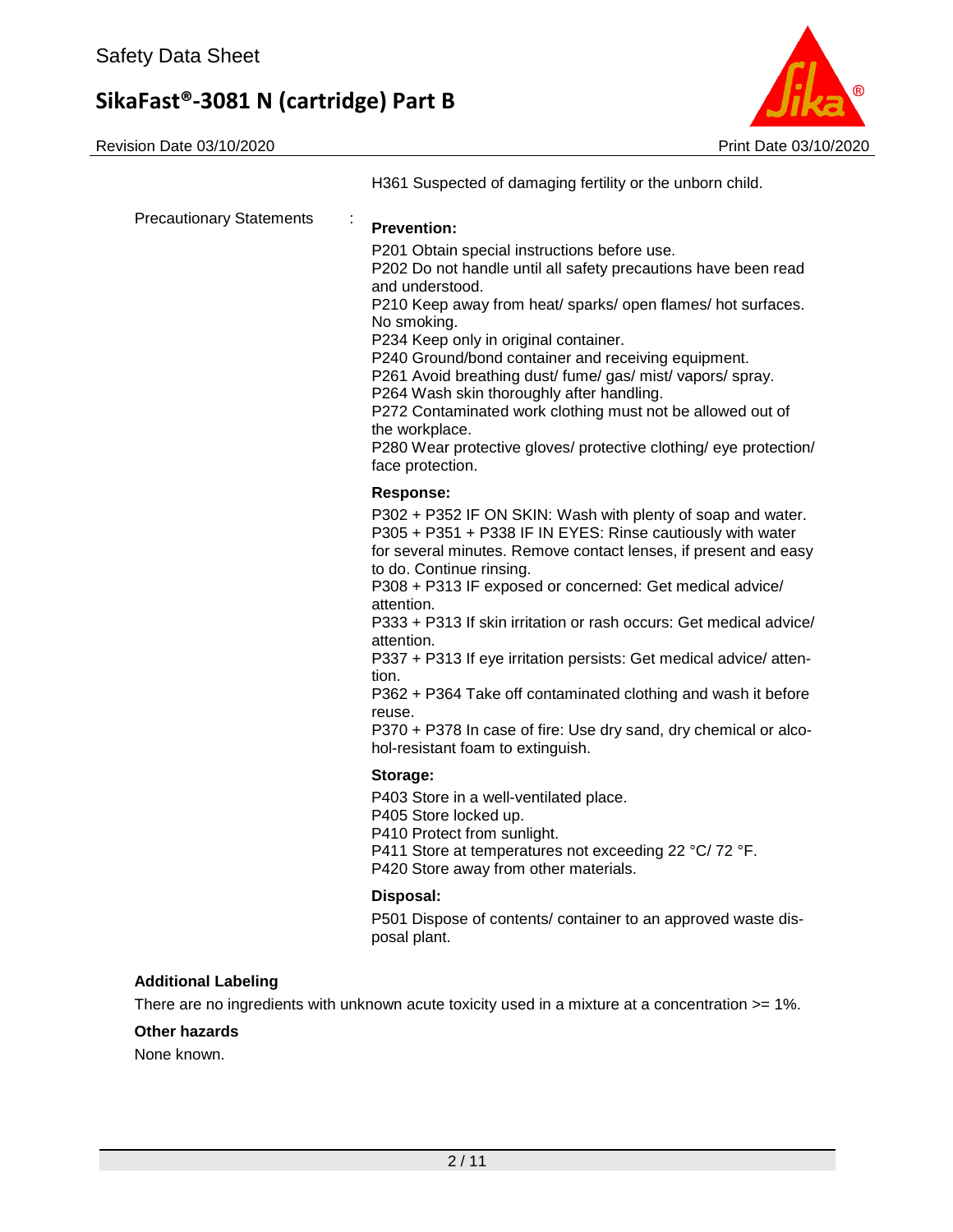

# **SECTION 3. COMPOSITION/INFORMATION ON INGREDIENTS**

#### **Mixtures**

#### **Components**

| Chemical name                               | CAS-No.    | Classification                                                          | Concentra-<br>tion $(% w/w)$ |
|---------------------------------------------|------------|-------------------------------------------------------------------------|------------------------------|
| dibenzoyl peroxide                          | $94-36-0$  | Org. Perox. B; H241<br>Eye Irrit. 2B; H320<br><b>Skin Sens. 1; H317</b> | $>= 20 - < 30$               |
| tris(methylphenyl) phosphate                | 1330-78-5  | Repr. 2; H361fd                                                         | $>= 20 - < 30$               |
| bisphenol-A-(epichlorhydrin) epoxy<br>resin | 25068-38-6 | Skin Irrit. 2; H315<br>Eye Irrit. 2A; H319<br><b>Skin Sens. 1; H317</b> | $>= 20 - 30$                 |

Actual concentration is withheld as a trade secret

### **SECTION 4. FIRST AID MEASURES**

| General advice                                                    | Move out of dangerous area.<br>Consult a physician.<br>Show this material safety data sheet to the doctor in attend-<br>ance.                                                                                                                                                                                      |
|-------------------------------------------------------------------|--------------------------------------------------------------------------------------------------------------------------------------------------------------------------------------------------------------------------------------------------------------------------------------------------------------------|
| If inhaled                                                        | Move to fresh air.<br>Consult a physician after significant exposure.                                                                                                                                                                                                                                              |
| In case of skin contact                                           | Take off contaminated clothing and shoes immediately.<br>Wash off with soap and plenty of water.                                                                                                                                                                                                                   |
| In case of eye contact<br>÷                                       | If symptoms persist, call a physician.<br>Immediately flush eye(s) with plenty of water.<br>Remove contact lenses.                                                                                                                                                                                                 |
|                                                                   | Keep eye wide open while rinsing.<br>If eye irritation persists, consult a specialist.                                                                                                                                                                                                                             |
| If swallowed                                                      | : Clean mouth with water and drink afterwards plenty of water.<br>Do not induce vomiting without medical advice.<br>Do not give milk or alcoholic beverages.<br>Never give anything by mouth to an unconscious person.                                                                                             |
| Most important symptoms<br>and effects, both acute and<br>delayed | Obtain medical attention.<br>irritant effects<br>sensitizing effects<br>Allergic reactions<br>Excessive lachrymation<br>Erythema<br><b>Dermatitis</b><br>Causes skin irritation.<br>May cause an allergic skin reaction.<br>Causes serious eye irritation.<br>Suspected of damaging fertility or the unborn child. |
| Notes to physician                                                | Treat symptomatically.                                                                                                                                                                                                                                                                                             |

#### **SECTION 5. FIRE-FIGHTING MEASURES**

Suitable extinguishing media : Alcohol-resistant foam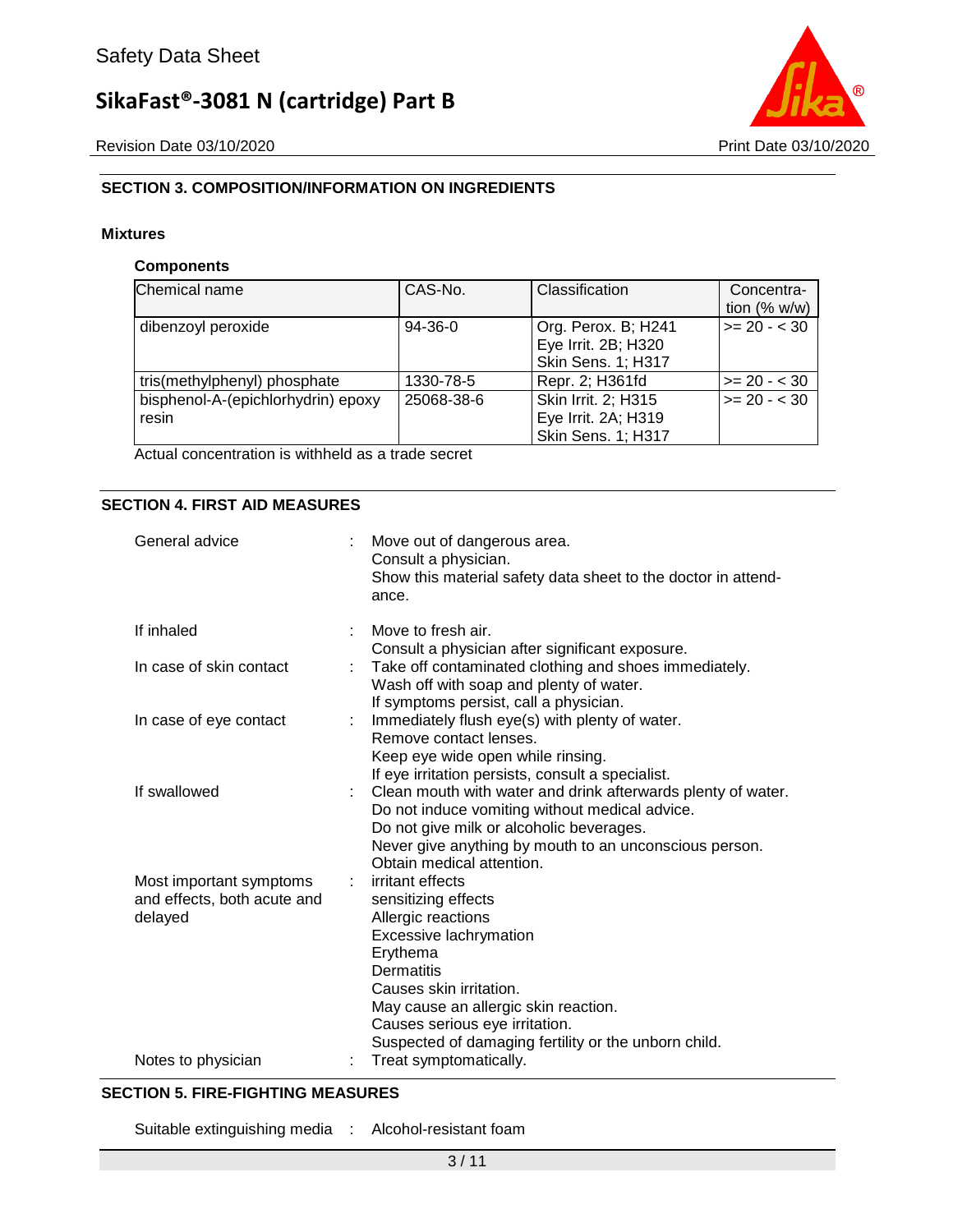Revision Date 03/10/2020 Print Date 03/10/2020



| Unsuitable extinguishing<br>media<br>Specific hazards during fire<br>fighting | Carbon dioxide (CO2)<br>Dry chemical<br>: Water<br>High volume water jet<br>: Do not use a solid water stream as it may scatter and spread<br>fire.                                                                                                                                                                                               |
|-------------------------------------------------------------------------------|---------------------------------------------------------------------------------------------------------------------------------------------------------------------------------------------------------------------------------------------------------------------------------------------------------------------------------------------------|
| Further information<br>Special protective equipment :<br>for fire-fighters    | : Use water spray to cool unopened containers.<br>Collect contaminated fire extinguishing water separately. This<br>must not be discharged into drains.<br>Fire residues and contaminated fire extinguishing water must<br>be disposed of in accordance with local regulations.<br>In the event of fire, wear self-contained breathing apparatus. |

# **SECTION 6. ACCIDENTAL RELEASE MEASURES**

| Personal precautions, protec- :<br>tive equipment and emer-<br>gency procedures |   | Use personal protective equipment.<br>Deny access to unprotected persons.                                                                                                                                                 |
|---------------------------------------------------------------------------------|---|---------------------------------------------------------------------------------------------------------------------------------------------------------------------------------------------------------------------------|
| Environmental precautions                                                       | ÷ | Prevent product from entering drains.<br>If the product contaminates rivers and lakes or drains inform<br>respective authorities.<br>Local authorities should be advised if significant spillages<br>cannot be contained. |
| Methods and materials for<br>containment and cleaning up                        |   | Soak up with inert absorbent material (e.g. sand, silica gel,<br>acid binder, universal binder, sawdust).                                                                                                                 |

# **SECTION 7. HANDLING AND STORAGE**

| Advice on protection against<br>fire and explosion | $\sim$ | Keep away from heat/ sparks/ open flames/ hot surfaces. No<br>smoking.<br>Take precautionary measures against electrostatic discharg-<br>es.                                                                                                                                                                                                                                                                                                                                                                                                                                                                                                     |
|----------------------------------------------------|--------|--------------------------------------------------------------------------------------------------------------------------------------------------------------------------------------------------------------------------------------------------------------------------------------------------------------------------------------------------------------------------------------------------------------------------------------------------------------------------------------------------------------------------------------------------------------------------------------------------------------------------------------------------|
| Advice on safe handling                            |        | : Do not breathe vapors or spray mist.<br>Avoid exceeding the given occupational exposure limits (see<br>section 8).<br>Do not get in eyes, on skin, or on clothing.<br>For personal protection see section 8.<br>Persons with a history of skin sensitization problems or asth-<br>ma, allergies, chronic or recurrent respiratory disease should<br>not be employed in any process in which this mixture is being<br>used.<br>Smoking, eating and drinking should be prohibited in the ap-<br>plication area.<br>Open drum carefully as content may be under pressure.<br>Follow standard hygiene measures when handling chemical<br>products. |
| Conditions for safe storage                        |        | : Store in original container.<br>Store in cool place.                                                                                                                                                                                                                                                                                                                                                                                                                                                                                                                                                                                           |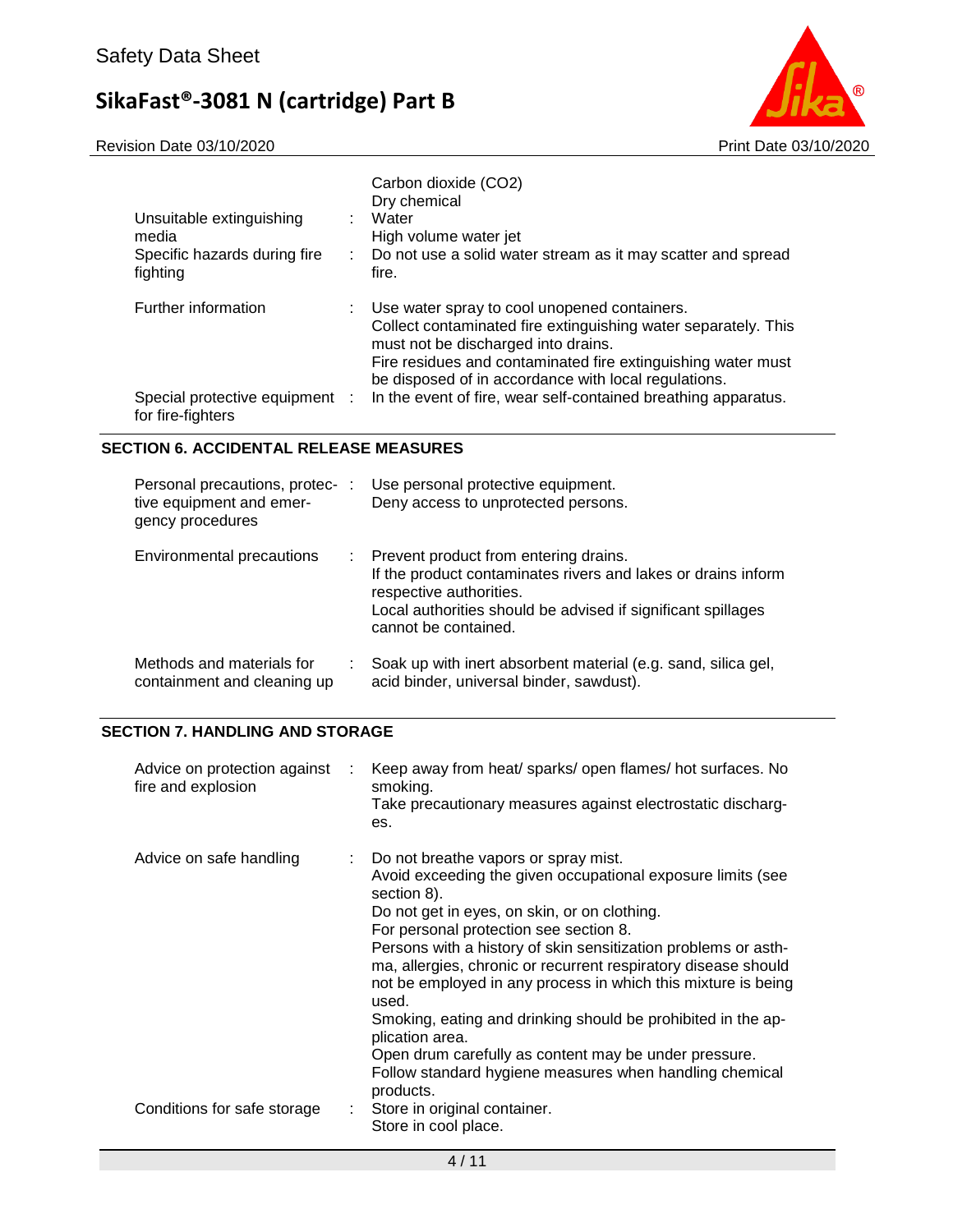



| Poisonous gases<br>Poisonous liquids<br><b>Corrosive Liquids</b> | Materials to avoid | Keep in a well-ventilated place.<br>Observe label precautions.<br>Store in accordance with local regulations.<br><b>Explosives</b><br>Oxidizing agents |
|------------------------------------------------------------------|--------------------|--------------------------------------------------------------------------------------------------------------------------------------------------------|
|------------------------------------------------------------------|--------------------|--------------------------------------------------------------------------------------------------------------------------------------------------------|

# **SECTION 8. EXPOSURE CONTROLS/PERSONAL PROTECTION**

| Components         | CAS-No. | Value type<br>(Form of<br>exposure) | Control parame-<br>ters / Permissible<br>concentration | <b>Basis</b> |
|--------------------|---------|-------------------------------------|--------------------------------------------------------|--------------|
| dibenzoyl peroxide | 94-36-0 | TWA                                 | $5 \text{ mg/m}$ 3                                     | <b>ACGIH</b> |
|                    |         | TWA                                 | $5 \text{ mg/m}$ 3                                     | OSHA Z-1     |
|                    |         | TWA                                 | $5 \text{ mg/m}$ 3                                     | OSHA P0      |

The above constituents are the only constituents of the product which have a PEL, TLV or other recommended exposure limit. At this time, the other constituents have no known exposure limits.

| <b>Engineering measures</b>   | Use of adequate ventilation should be sufficient to control<br>worker exposure to airborne contaminants. If the use of this<br>product generates dust, fumes, gas, vapor or mist, use pro-<br>cess enclosures, local exhaust ventilation or other engineer-<br>ing controls to keep worker exposure below any recommend-<br>ed or statutory limits.<br>The engineering controls also need to keep gas, vapor or<br>dust concentrations below any lower explosive limits. |
|-------------------------------|--------------------------------------------------------------------------------------------------------------------------------------------------------------------------------------------------------------------------------------------------------------------------------------------------------------------------------------------------------------------------------------------------------------------------------------------------------------------------|
| Personal protective equipment |                                                                                                                                                                                                                                                                                                                                                                                                                                                                          |
| Respiratory protection        | Use a properly fitted NIOSH approved air-purifying or air-fed<br>respirator complying with an approved standard if a risk as-<br>sessment indicates this is necessary.                                                                                                                                                                                                                                                                                                   |
|                               | The filter class for the respirator must be suitable for the max-<br>imum expected contaminant concentration<br>(gas/vapor/aerosol/particulates) that may arise when han-<br>dling the product. If this concentration is exceeded, self-<br>contained breathing apparatus must be used.                                                                                                                                                                                  |
| Hand protection               | Chemical-resistant, impervious gloves complying with an<br>approved standard should be worn at all times when handling<br>chemical products if a risk assessment indicates this is nec-<br>essary.                                                                                                                                                                                                                                                                       |
| Eye protection                | Safety eyewear complying with an approved standard should<br>be used when a risk assessment indicates this is necessary.                                                                                                                                                                                                                                                                                                                                                 |
| Skin and body protection<br>t | Choose body protection in relation to its type, to the concen-<br>tration and amount of dangerous substances, and to the spe-<br>cific work-place.                                                                                                                                                                                                                                                                                                                       |
| Hygiene measures              | Avoid contact with skin, eyes and clothing.<br>Wash hands before breaks and immediately after handling                                                                                                                                                                                                                                                                                                                                                                   |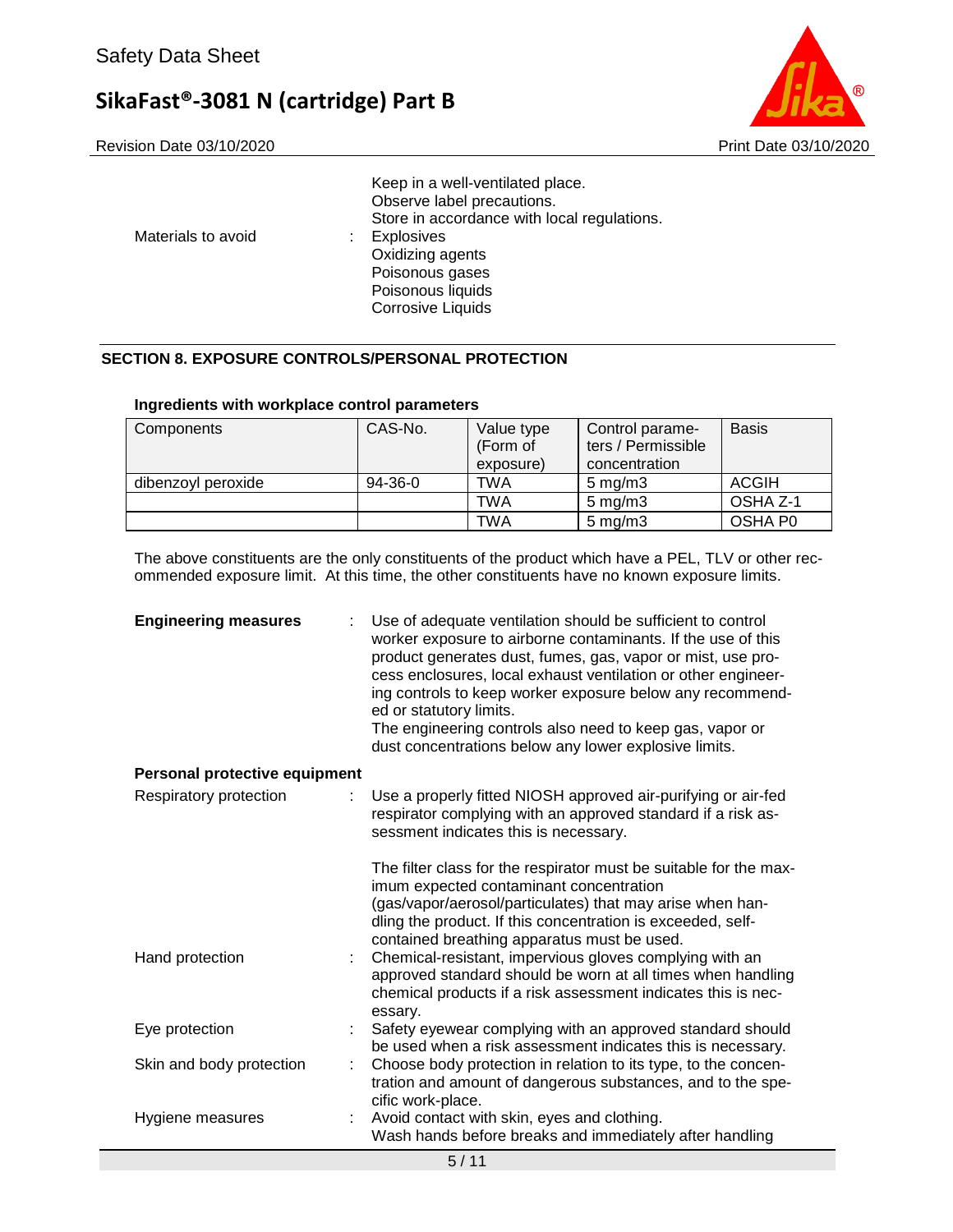Revision Date 03/10/2020 Print Date 03/10/2020



the product. Remove respiratory and skin/eye protection only after vapors have been cleared from the area. Remove contaminated clothing and protective equipment before entering eating areas. Wash thoroughly after handling.

### **SECTION 9. PHYSICAL AND CHEMICAL PROPERTIES**

| Appearance<br>Color<br>Odor<br><b>Odor Threshold</b>                 |                           | paste<br>off-white<br>odorless<br>No data available |
|----------------------------------------------------------------------|---------------------------|-----------------------------------------------------|
| pH                                                                   | t                         | Not applicable                                      |
| Melting point/range / Freezing<br>point                              | t.                        | No data available                                   |
| Boiling point/boiling range                                          | t.                        | No data available                                   |
| Flash point                                                          |                           | 185 °F / 85 °C<br>(Method: closed cup)              |
| Evaporation rate                                                     | ÷                         | No data available                                   |
| Flammability (solid, gas)                                            | t.                        | No data available                                   |
| Upper explosion limit / Upper<br>flammability limit                  | ÷.                        | No data available                                   |
| Lower explosion limit / Lower<br>flammability limit                  | $\mathbb{Z}^{\mathbb{Z}}$ | No data available                                   |
| Vapor pressure                                                       | t.                        | $0.01$ hpa                                          |
| Relative vapor density                                               | ÷                         | No data available                                   |
| Density                                                              |                           | ca. 1.3 g/cm3 (73 °F / 23 °C)                       |
| Solubility(ies)<br>Water solubility                                  |                           | insoluble                                           |
| Solubility in other solvents                                         | ÷                         | No data available                                   |
| Partition coefficient: n-<br>octanol/water                           | t.                        | No data available                                   |
| Autoignition temperature                                             | ÷                         | No data available                                   |
| Decomposition temperature                                            | t.                        | No data available                                   |
| Self-Accelerating decomposi-<br>tion temperature (SADT)<br>Viscosity | $\mathbb{Z}^{\mathbb{Z}}$ | >122 °F / > 50 °C                                   |
| Viscosity, dynamic                                                   | $\mathbb{R}^{\mathbb{Z}}$ | No data available                                   |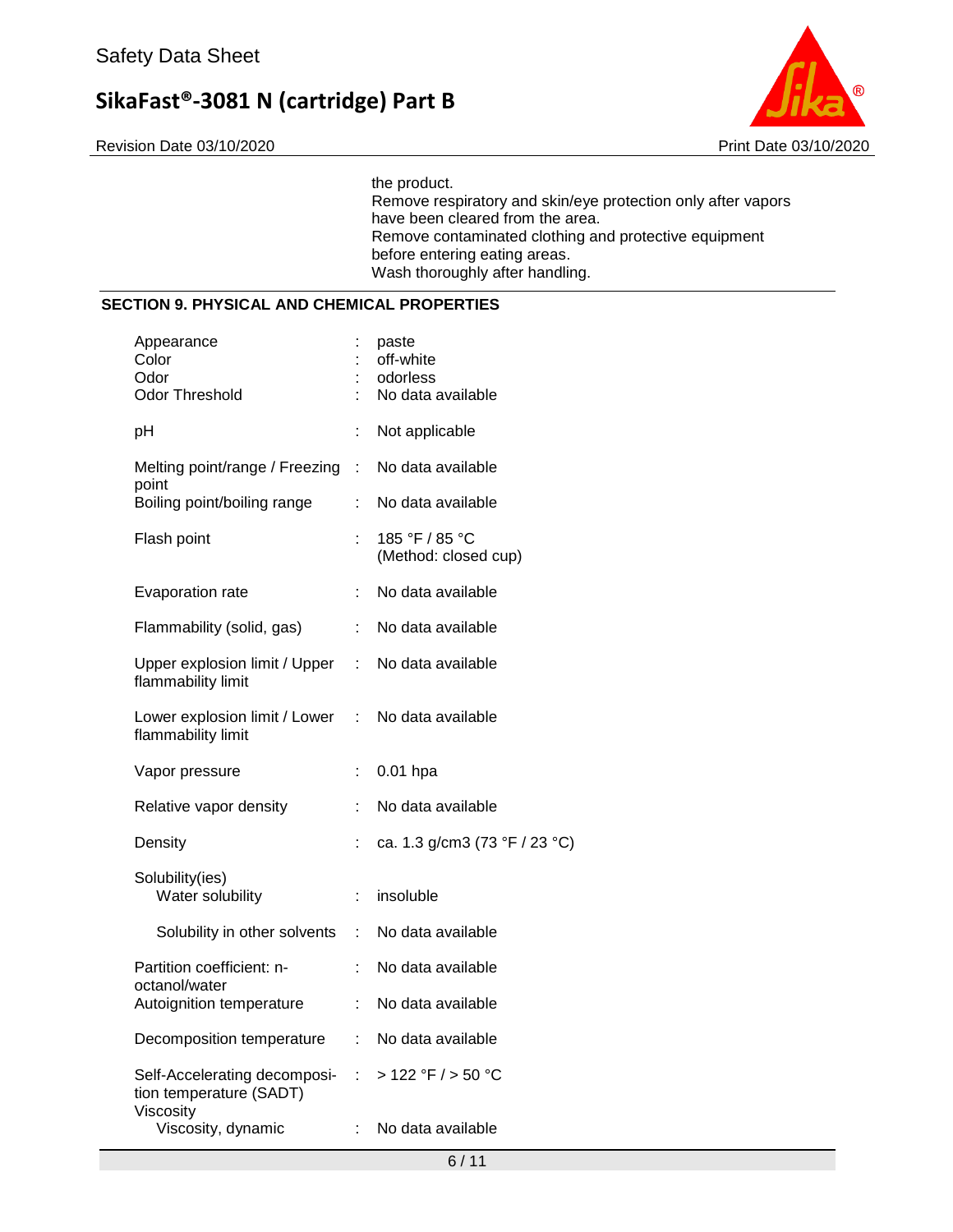Revision Date 03/10/2020 Print Date 03/10/2020



| Viscosity, kinematic                        | : > 20.5 mm2/s (104 °F / 40 °C)                                   |
|---------------------------------------------|-------------------------------------------------------------------|
| <b>Explosive properties</b>                 | : No data available                                               |
| Oxidizing properties                        | : No data available                                               |
| Volatile organic compounds<br>(VOC) content | $: 18$ g/l<br>SikaFast®-3121 (A) + SikaFast®-3081 N (B) Combined. |
|                                             | $18$ g/l<br>SikaFast®-3131 (A) + SikaFast®-3081 N (B) Combined.   |
|                                             | $18$ g/l<br>SikaFast®-3131 S (A) + SikaFast®-3081 N (B) Combined. |
|                                             | $14.6$ g/l<br>SikaFast®-3161 (A) + SikaFast®-3081 N (B) Combined. |
|                                             | $18$ g/l<br>SikaFast®-321 S (A) + SikaFast®-3081 N (B) Combined.  |

# **SECTION 10. STABILITY AND REACTIVITY**

| Reactivity<br>Chemical stability<br>tions     | No dangerous reaction known under conditions of normal use.<br>Decomposes on heating.<br>Possibility of hazardous reac- : Stable under recommended storage conditions. |
|-----------------------------------------------|------------------------------------------------------------------------------------------------------------------------------------------------------------------------|
| Conditions to avoid<br>Incompatible materials | : Heat, flames and sparks.<br>: Acids and bases<br>Reducing agents<br>Heavy metals                                                                                     |
| Hazardous decomposition<br>products           | : No decomposition if stored and applied as directed.                                                                                                                  |

# **SECTION 11. TOXICOLOGICAL INFORMATION**

### **Acute toxicity**

Not classified based on available information.

# **Components:**

| dibenzoyl peroxide:       |                                                                                 |
|---------------------------|---------------------------------------------------------------------------------|
| Acute oral toxicity       | : LD50 Oral (Rat): $> 5,000$ mg/kg                                              |
| Acute inhalation toxicity | : $LC50 (Rat): > 24.3 mg/l$<br>Exposure time: 4 h<br>Test atmosphere: dust/mist |

### **bisphenol-A-(epichlorhydrin) epoxy resin:**

| Acute oral toxicity |  |  | LD50 Oral $(Rat):$ > 5,000 mg/kg |
|---------------------|--|--|----------------------------------|
|---------------------|--|--|----------------------------------|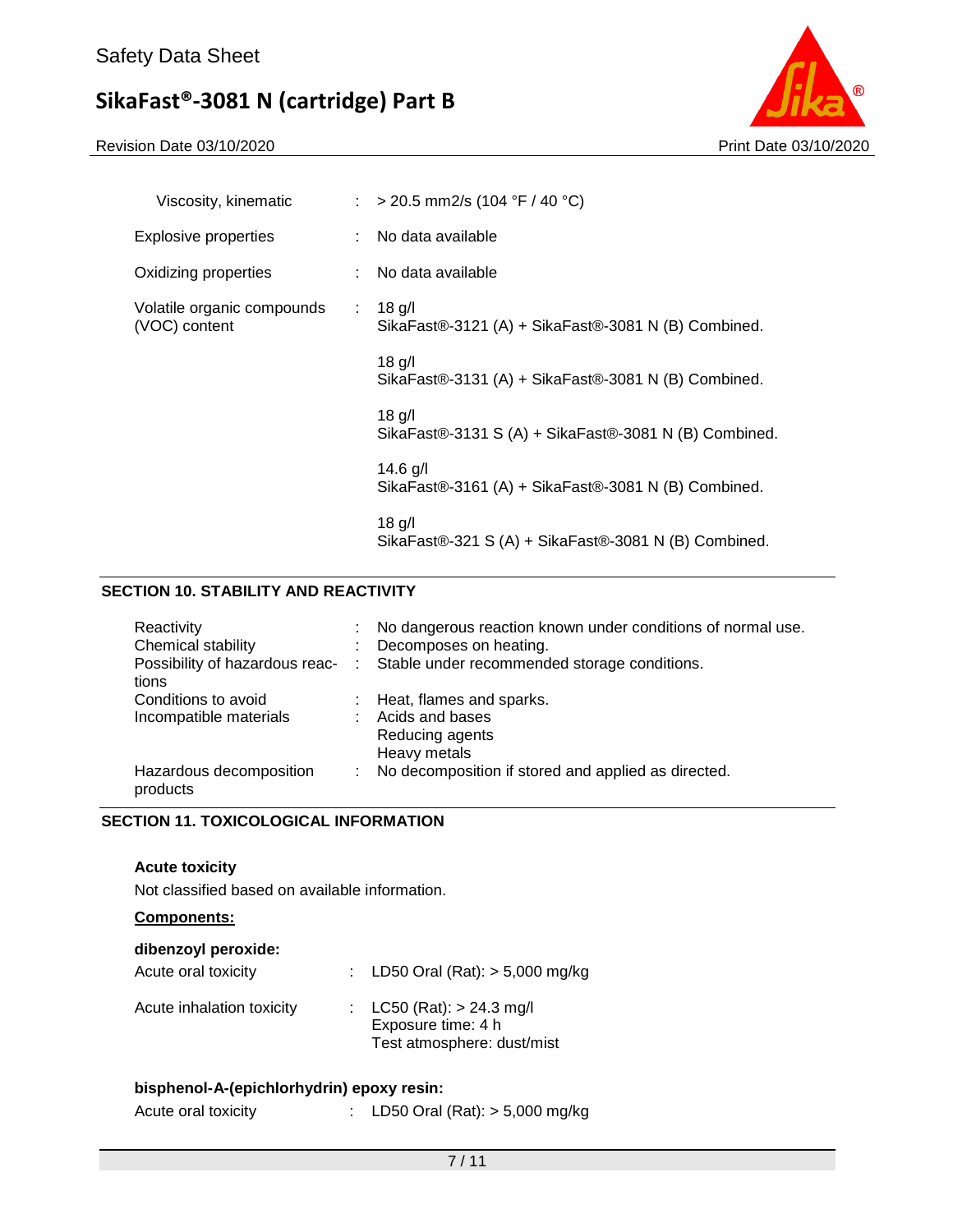

| Revision Date 03/10/2020   | Print Date 03/10/2020                                                                               |  |
|----------------------------|-----------------------------------------------------------------------------------------------------|--|
| Acute dermal toxicity      | LD50 Dermal (Rabbit): $> 20,000$ mg/kg                                                              |  |
| Causes skin irritation.    | <b>Skin corrosion/irritation</b>                                                                    |  |
|                            |                                                                                                     |  |
|                            | Serious eye damage/eye irritation                                                                   |  |
|                            | Causes serious eye irritation.                                                                      |  |
|                            | <b>Respiratory or skin sensitization</b>                                                            |  |
| <b>Skin sensitization</b>  |                                                                                                     |  |
|                            | May cause an allergic skin reaction.                                                                |  |
|                            | <b>Respiratory sensitization</b>                                                                    |  |
|                            | Not classified based on available information.                                                      |  |
|                            | <b>Germ cell mutagenicity</b>                                                                       |  |
|                            | Not classified based on available information.                                                      |  |
| Carcinogenicity            |                                                                                                     |  |
| <b>IARC</b>                | Not classified based on available information.<br>Not applicable                                    |  |
| <b>OSHA</b>                | Not applicable                                                                                      |  |
| <b>NTP</b>                 | Not applicable                                                                                      |  |
|                            | <b>Reproductive toxicity</b>                                                                        |  |
|                            | Suspected of damaging fertility or the unborn child.                                                |  |
|                            | <b>STOT-single exposure</b>                                                                         |  |
|                            | Not classified based on available information.                                                      |  |
|                            | <b>STOT-repeated exposure</b>                                                                       |  |
|                            | Once sensitized, a severe allergic reaction may occur when subsequently exposed to very low levels. |  |
| <b>Aspiration toxicity</b> |                                                                                                     |  |
|                            | Not classified based on available information.                                                      |  |

# **Ecotoxicity**

**Components:**

**dibenzoyl peroxide:**

# **bisphenol-A-(epichlorhydrin) epoxy resin:**

| Toxicity to fish                                         | : LC50 (Oncorhynchus mykiss (rainbow trout)): $2 \text{ mg/l}$<br>Exposure time: 96 h |
|----------------------------------------------------------|---------------------------------------------------------------------------------------|
| Toxicity to daphnia and other :<br>aquatic invertebrates | EC50 (Daphnia magna (Water flea)): 1.8 mg/l<br>Exposure time: 48 h                    |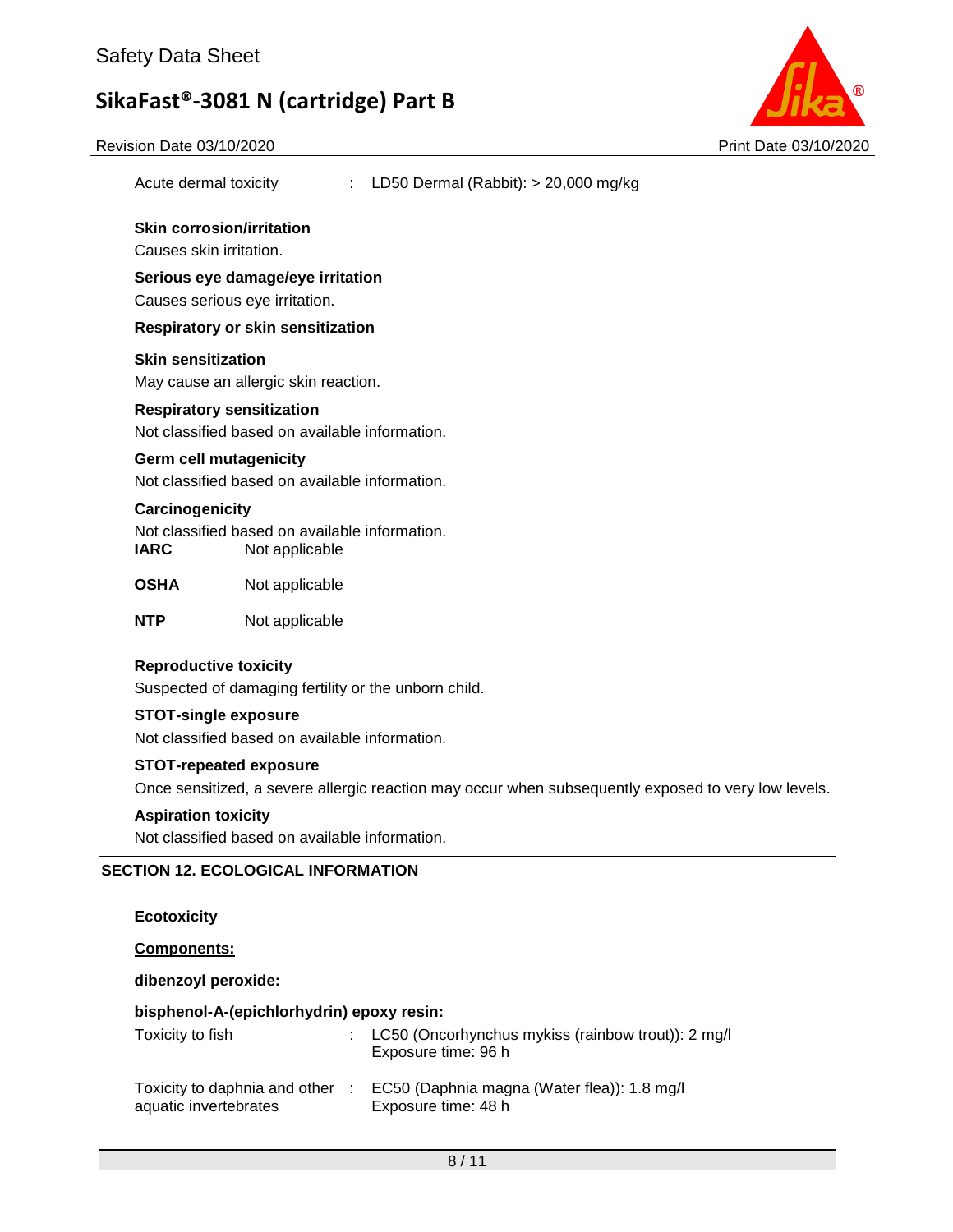

| <b>Persistence and degradability</b>   |                                                                                                           |
|----------------------------------------|-----------------------------------------------------------------------------------------------------------|
| No data available                      |                                                                                                           |
| <b>Bioaccumulative potential</b>       |                                                                                                           |
| No data available                      |                                                                                                           |
| <b>Mobility in soil</b>                |                                                                                                           |
| No data available                      |                                                                                                           |
| Other adverse effects                  |                                                                                                           |
| <b>Product:</b>                        |                                                                                                           |
| Additional ecological infor-<br>mation | Do not empty into drains; dispose of this material and its con-<br>$\mathcal{L}$<br>tainer in a safe way. |
|                                        | Avoid dispersal of spilled material and runoff and contact with<br>soil, waterways, drains and sewers.    |
|                                        | Toxic to aquatic organisms, may cause long-term adverse<br>effects in the aquatic environment.            |
|                                        | May be harmful to the environment if released in large quanti-<br>ties.                                   |
|                                        | Water polluting material.                                                                                 |

### **SECTION 13. DISPOSAL CONSIDERATIONS**

| <b>Disposal methods</b> |                                                                                                                                                                                                                               |
|-------------------------|-------------------------------------------------------------------------------------------------------------------------------------------------------------------------------------------------------------------------------|
| Waste from residues     | : Disposal of this product, solutions and any by-products should<br>at all times comply with the requirements of environmental<br>protection and waste disposal legislation and any regional<br>local authority requirements. |
| Contaminated packaging  | : Empty containers should be taken to an approved waste han-<br>dling site for recycling or disposal.                                                                                                                         |

# **SECTION 14. TRANSPORT INFORMATION**

# **International Regulations**

| <b>IATA-DGR</b>                               |   |                                                                           |
|-----------------------------------------------|---|---------------------------------------------------------------------------|
| UN/ID No.                                     | ٠ | <b>UN 3269</b>                                                            |
| Proper shipping name                          |   | Polyester resin kit<br>(dibenzoyl peroxide, tris(methylphenyl) phosphate) |
| Class                                         | ٠ | 3                                                                         |
| Packing group                                 |   | $\mathbf{I}$                                                              |
| Labels                                        |   | Flammable Liquids                                                         |
| Packing instruction (cargo<br>aircraft)       |   | 370                                                                       |
| Packing instruction (passen-<br>ger aircraft) |   | 370                                                                       |
| <b>IMDG-Code</b>                              |   |                                                                           |
| UN number                                     | ÷ | <b>UN 3269</b>                                                            |
| Proper shipping name                          |   | POLYESTER RESIN KIT<br>(dibenzoyl peroxide, tris(methylphenyl) phosphate) |
| Class                                         |   | 3                                                                         |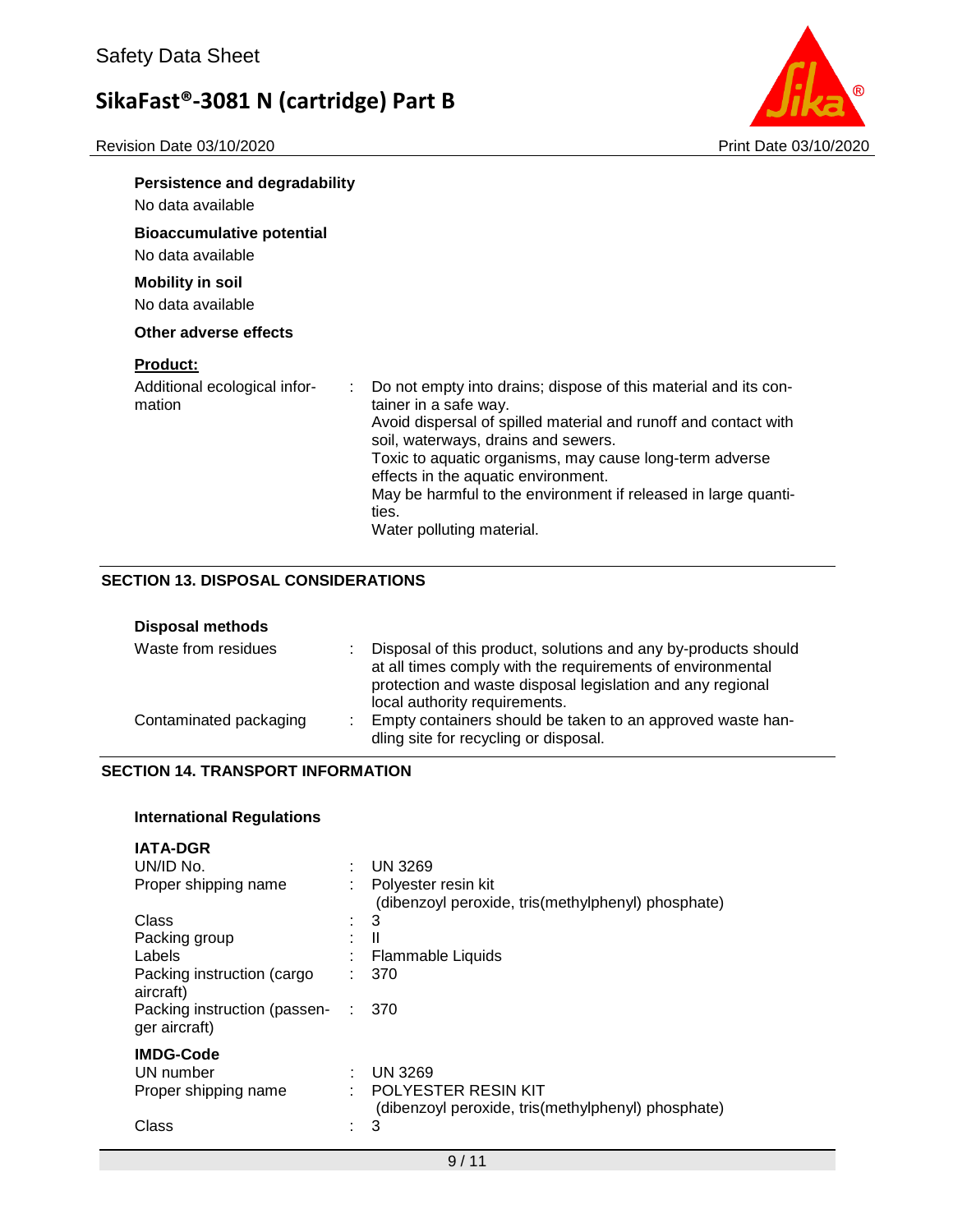Revision Date 03/10/2020 Print Date 03/10/2020



| Packing group<br>Labels<br>EmS Code<br>Marine pollutant                                                   | 3<br>$F-E$ , S-D<br>ves                                                       |
|-----------------------------------------------------------------------------------------------------------|-------------------------------------------------------------------------------|
| Domestic regulation<br><b>49 CFR</b><br>UN/ID/NA number<br>Proper shipping name<br>Class<br>Packing group | <b>UN 3269</b><br>Polyester resin kit<br>3<br>٠<br>Not assigned by regulation |
| Labels<br><b>ERG Code</b><br>Marine pollutant                                                             | <b>FLAMMABLE LIQUID</b><br>128<br>no                                          |

DOT: For Limited Quantity exceptions reference 49 CFR 173.150 (b) IMDG: For Limited Quantity special provisions reference IMDG Code Chapter 3.4

#### **Special precautions for user**

The transport classification(s) provided herein are for informational purposes only, and solely based upon the properties of the unpackaged material as it is described within this Safety Data Sheet. Transportation classifications may vary by mode of transportation, package sizes, and variations in regional or country regulations.

### **SECTION 15. REGULATORY INFORMATION**

**TEC** All chemical substances in this product are either listed on the TSCA Inventory or are in compliance with a TSCA Inventory exemption.

#### **EPCRA - Emergency Planning and Community Right-to-Know**

#### **CERCLA Reportable Quantity**

This material does not contain any components with a CERCLA RQ.

#### **SARA 304 Extremely Hazardous Substances Reportable Quantity**

This material does not contain any components with a section 304 EHS RQ.

#### **SARA 302 Extremely Hazardous Substances Threshold Planning Quantity**

This material does not contain any components with a section 302 EHS TPQ.

ide

| SARA 311/312 Hazards | : Flammable (gases, aerosols, liquids, or solids)<br>Organic peroxides<br>Respiratory or skin sensitization<br>Reproductive toxicity<br>Skin corrosion or irritation<br>Serious eye damage or eye irritation |  |                 |
|----------------------|--------------------------------------------------------------------------------------------------------------------------------------------------------------------------------------------------------------|--|-----------------|
| <b>SARA 313</b>      | : The following components are subject to reporting levels es-<br>tablished by SARA Title III, Section 313:                                                                                                  |  |                 |
|                      | dibenzoyl perox-<br>94-36-0                                                                                                                                                                                  |  | $>= 20 - 530 %$ |